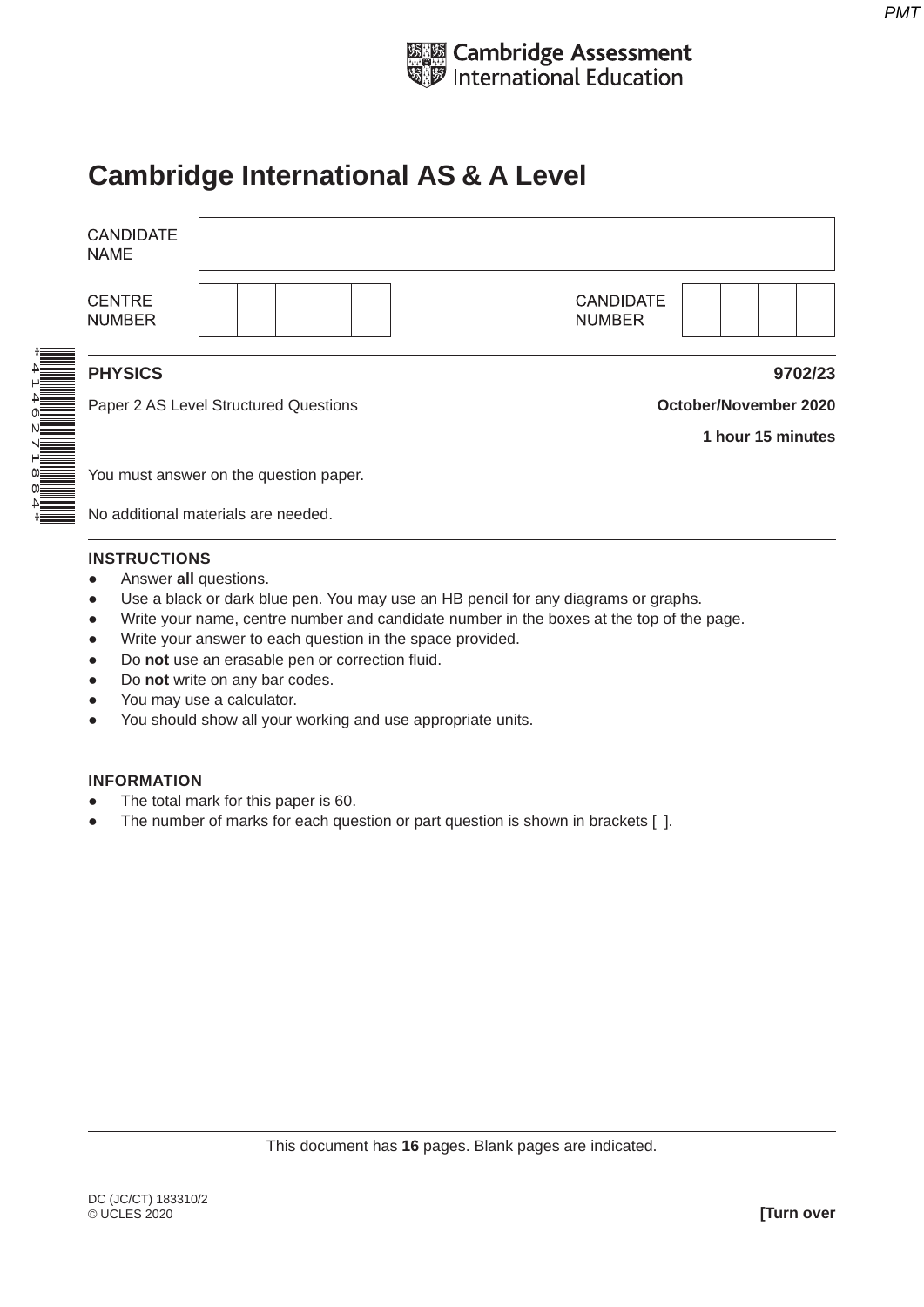## **Data**

| speed of light in free space | $c = 3.00 \times 10^8 \text{ms}^{-1}$                                |
|------------------------------|----------------------------------------------------------------------|
| permeability of free space   | $\mu_0 = 4\pi \times 10^{-7}$ H m <sup>-1</sup>                      |
| permittivity of free space   | $\varepsilon_0$ = 8.85 × 10 <sup>-12</sup> Fm <sup>-1</sup>          |
|                              | $(\frac{1}{4\pi \varepsilon_0} = 8.99 \times 10^9 \text{ m F}^{-1})$ |
| elementary charge            | $e = 1.60 \times 10^{-19}$ C                                         |
| the Planck constant          | $h = 6.63 \times 10^{-34}$ Js                                        |
| unified atomic mass unit     | $1 u = 1.66 \times 10^{-27}$ kg                                      |
| rest mass of electron        | $m_e$ = 9.11 x 10 <sup>-31</sup> kg                                  |
| rest mass of proton          | $m_{\rm p}$ = 1.67 × 10 <sup>-27</sup> kg                            |
| molar gas constant           | $R = 8.31$ JK <sup>-1</sup> mol <sup>-1</sup>                        |
| the Avogadro constant        | $N_A = 6.02 \times 10^{23}$ mol <sup>-1</sup>                        |
| the Boltzmann constant       | $k = 1.38 \times 10^{-23}$ JK <sup>-1</sup>                          |
| gravitational constant       | $G = 6.67 \times 10^{-11}$ N m <sup>2</sup> kg <sup>-2</sup>         |
| acceleration of free fall    | $g = 9.81 \text{ m s}^{-2}$                                          |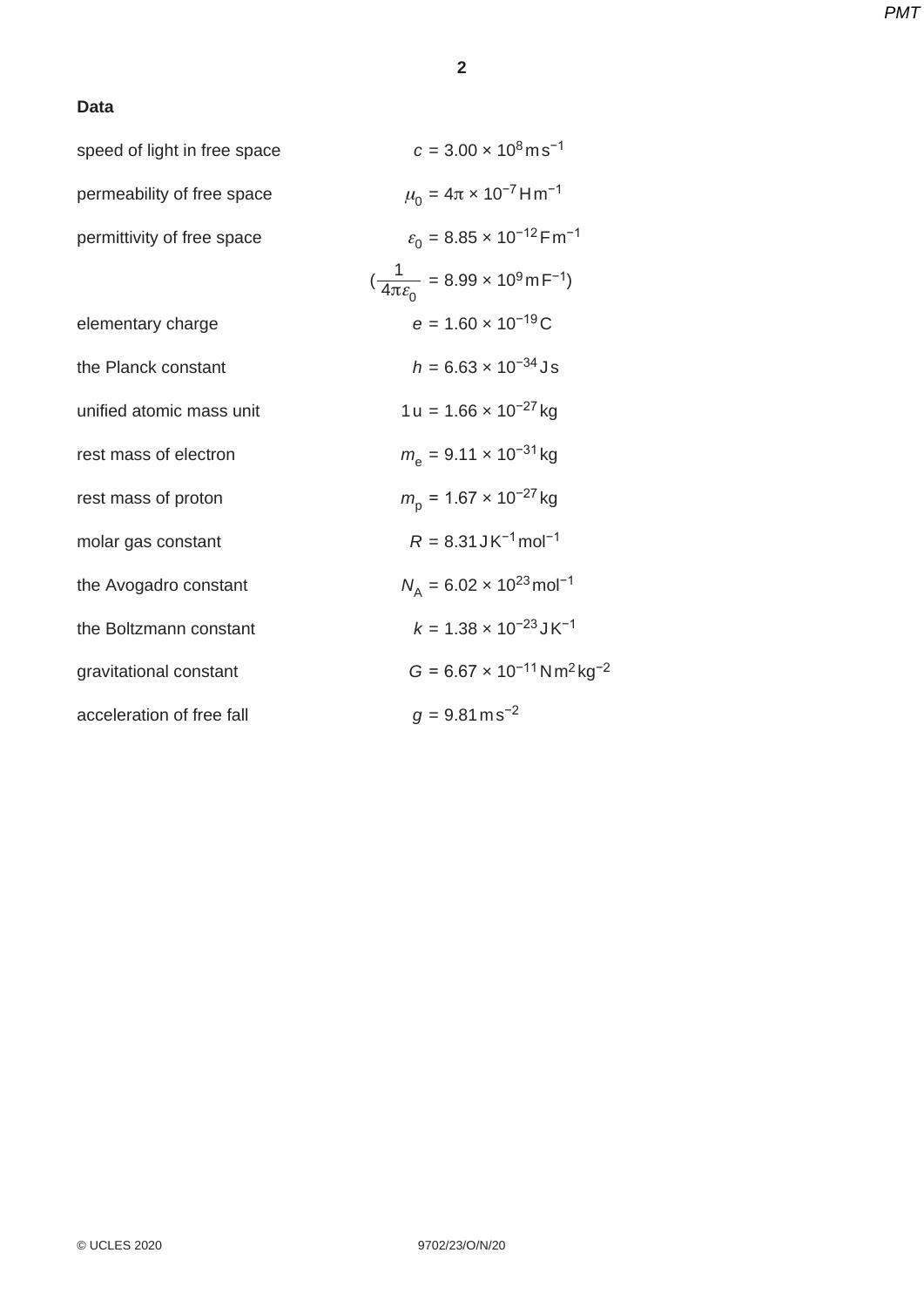# **3**

# **Formulae**

| uniformly accelerated motion   | $s = ut + \frac{1}{2}at^2$<br>$v^2 = u^2 + 2as$                  |
|--------------------------------|------------------------------------------------------------------|
| work done on/by a gas          | $W = p\Delta V$                                                  |
| gravitational potential        | $\phi = -\frac{Gm}{r}$                                           |
| hydrostatic pressure           | $p = \rho gh$                                                    |
| pressure of an ideal gas       | $p = \frac{1}{3} \frac{Nm}{V} \langle c^2 \rangle$               |
| simple harmonic motion         | $a = -\omega^2 x$                                                |
| velocity of particle in s.h.m. | $v = v_0 \cos \omega t$<br>$v = \pm \omega \sqrt{(x_0^2 - x^2)}$ |
| Doppler effect                 | $f_0 = \frac{f_{\rm s}v}{v + v}$                                 |
| electric potential             | $V = \frac{Q}{4\pi \varepsilon_0 r}$                             |
| capacitors in series           | $1/C = 1/C_1 + 1/C_2 + \dots$                                    |
| capacitors in parallel         | $C = C_1 + C_2 + $                                               |
| energy of charged capacitor    | $W = \frac{1}{2} QV$                                             |
| electric current               | $l = Anvq$                                                       |
| resistors in series            | $R = R_1 + R_2 + $                                               |
| resistors in parallel          | $1/R = 1/R_1 + 1/R_2 + \dots$                                    |
| Hall voltage                   | $V_{\rm H} = \frac{BI}{nta}$                                     |
| alternating current/voltage    | $x = x_0 \sin \omega t$                                          |
| radioactive decay              | $x = x_0 \exp(-\lambda t)$                                       |
| decay constant                 | $\lambda = \frac{0.693}{t_{\frac{1}{2}}}$                        |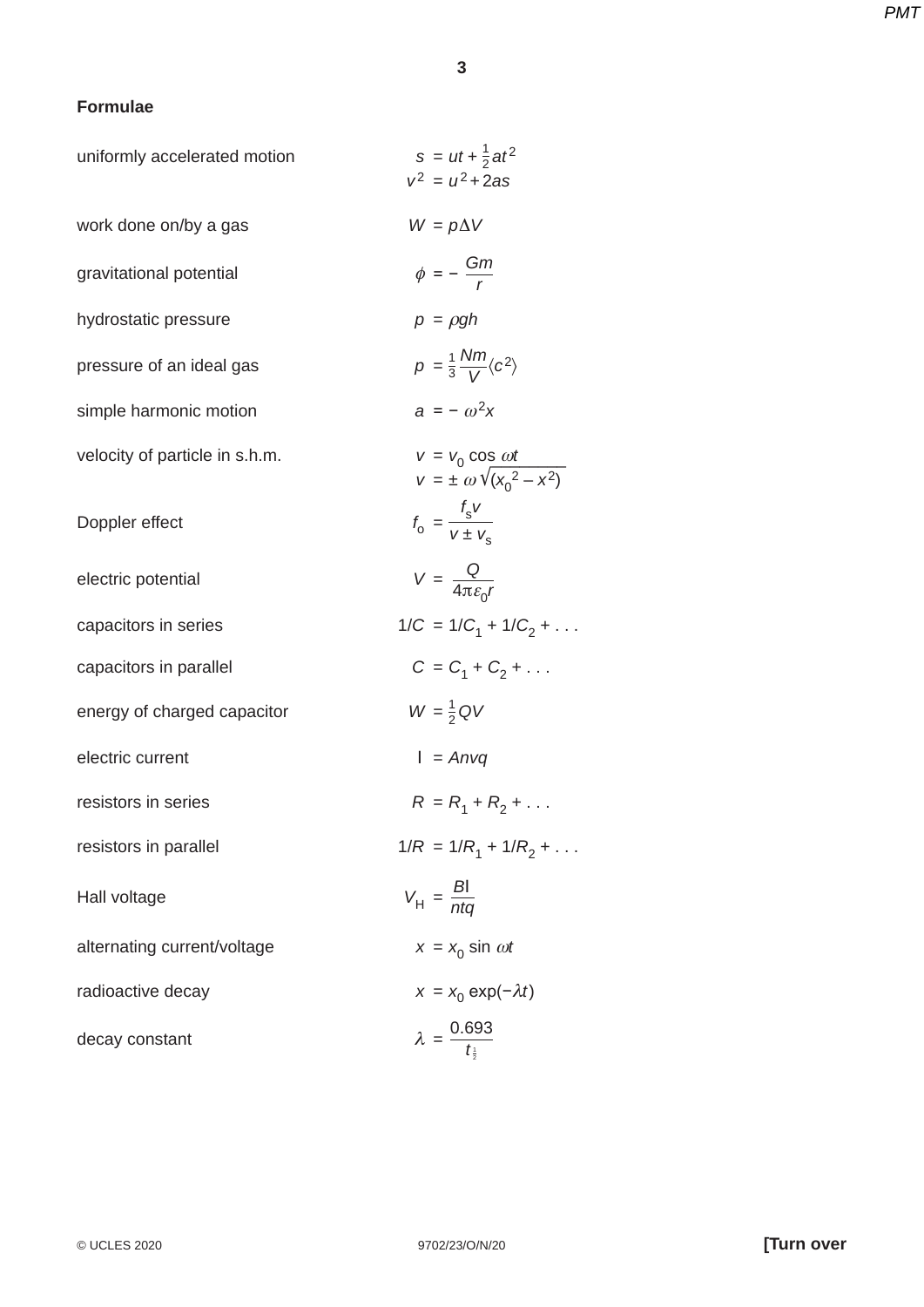Answer **all** the questions in the spaces provided.

- **1 (a)** An electromagnetic wave has a wavelength of 85 μm.
	- **(i)** State the wavelength, in m, of the wave.

wavelength = ..................................................... m [1]

 **(ii)** Calculate the frequency, in THz, of the wave.

frequency = ................................................. THz [2]

 **(iii)** State the name of the region of the electromagnetic spectrum that contains this wave.

..................................................................................................................................... [1]

 **(b)** The current *I* in a coil of wire produces a magnetic field. The energy *E* stored in the magnetic field is given by

$$
E = \frac{I^2 L}{2}
$$

where *L* is a constant.

The manufacturer of the coil states that the value of *L*, in SI base units, is 7.5  $\times$  10<sup>-6</sup> ± 5%. The current *I* in the coil is measured as  $(0.50 \pm 0.02)$  A.

The values of *L* and *I* are used to calculate *E*.

Determine the percentage uncertainty in the value of *E*.

percentage uncertainty = ..................................................... % [2]

[Total: 6]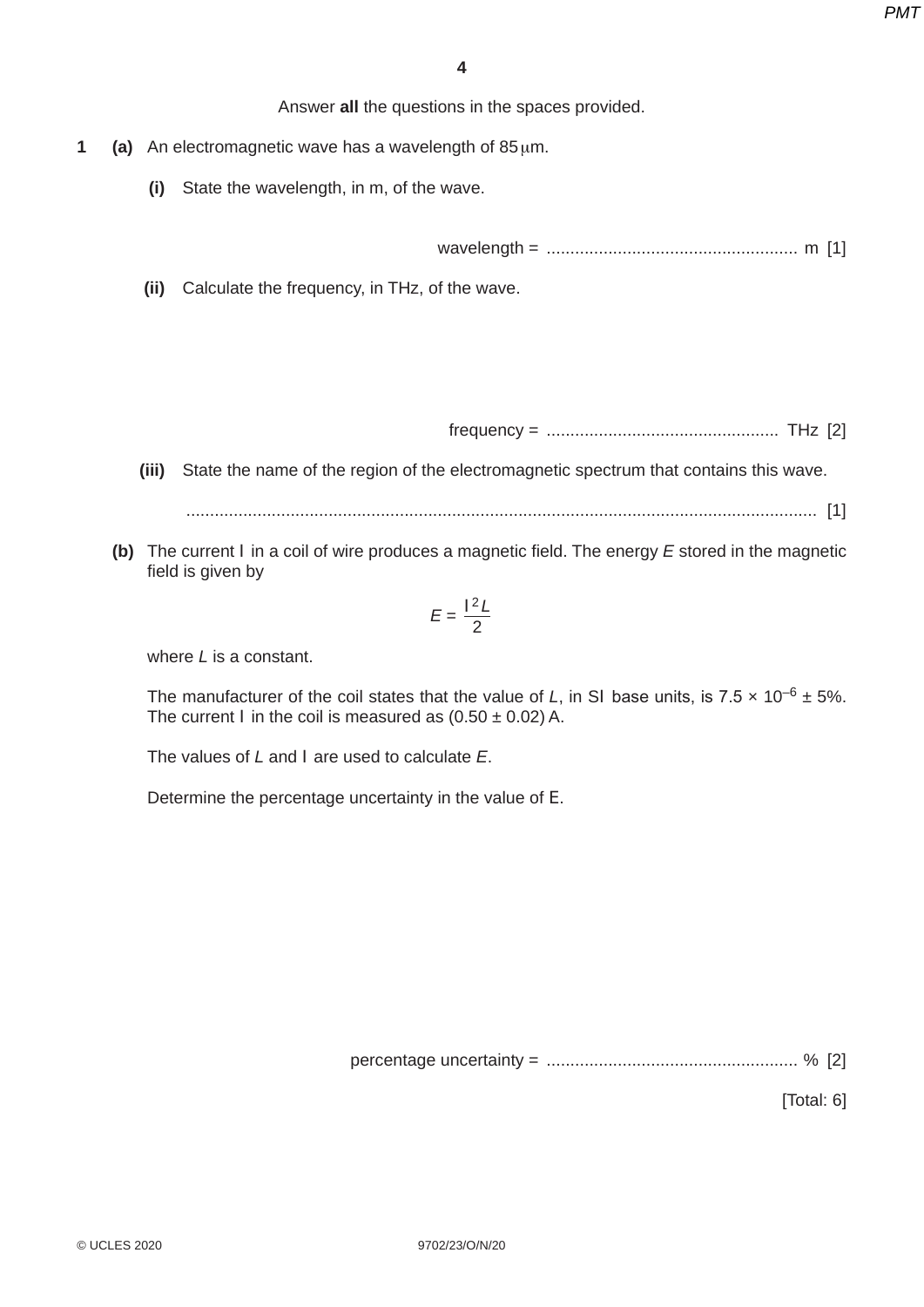**2 (a)** State what is meant by the *centre of gravity* of a body.

 ................................................................................................................................................... ................................................................................................................................................... ............................................................................................................................................. [2]

 **(b)** A uniform wooden post AB of weight 45 N stands in equilibrium on hard ground, as shown in Fig. 2.1.



**Fig. 2.1** (not to scale)

End A of the vertical post is supported by the ground. A horizontal wire with tension *T* is attached to end B of the post. Another wire, attached to the post at point C, is at an angle of 60° to the horizontal and has tension 38 N. The distances along the post of points A, B and C are shown in Fig. 2.1.

 **(i)** Calculate the horizontal component of the force exerted on the post by the wire connected to point C.

horizontal component of force = ..................................................... N [1]

 **(ii)** By considering moments about end A, determine the tension *T*.

*T* = ..................................................... N [2]

 **(iii)** Calculate the vertical component of the force exerted on the post at end A.

force = ..................................................... N [1]

[Total: 6]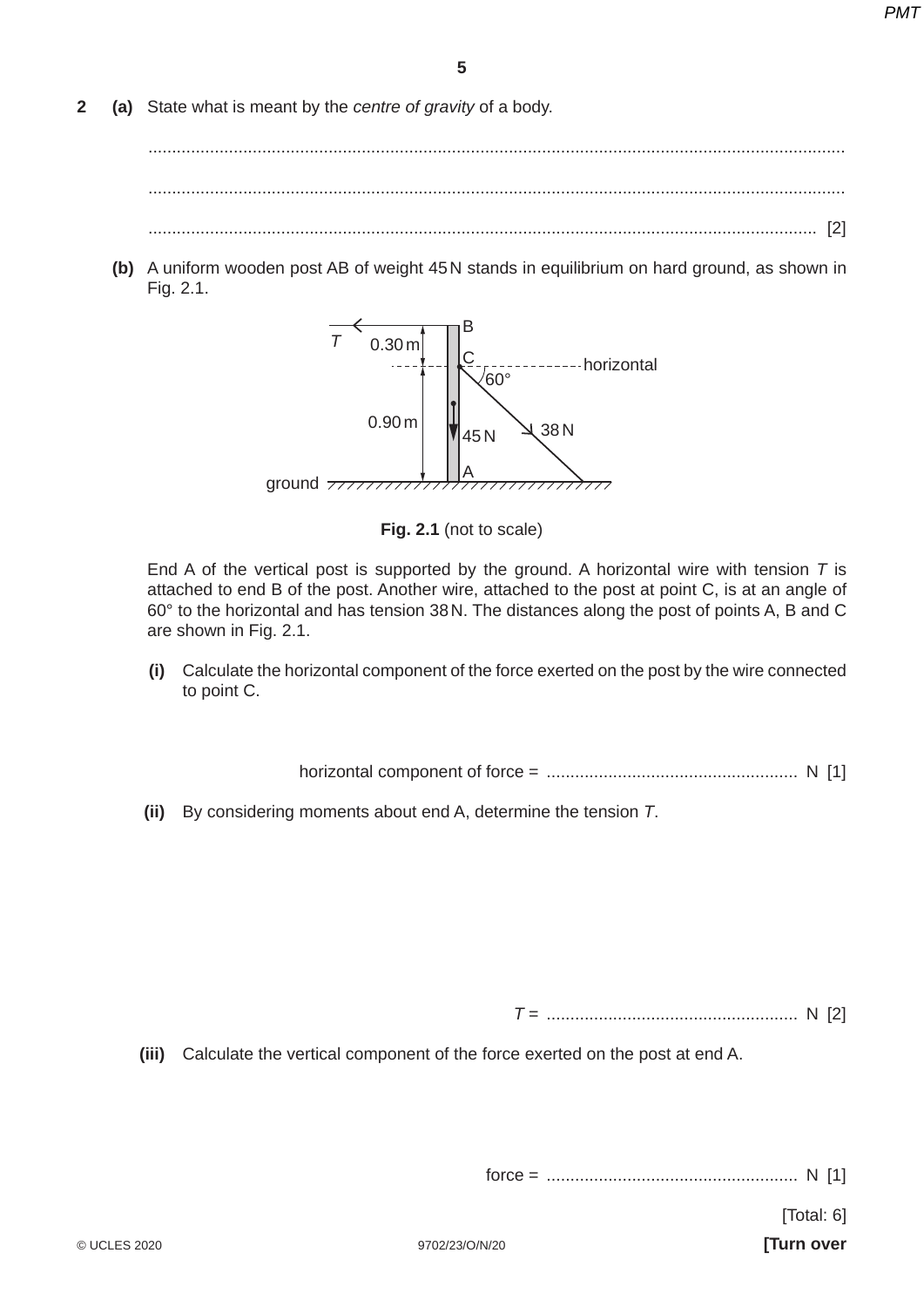**3** A ball is fired horizontally with a speed of 41.0 ms<sup>-1</sup> from a stationary cannon at the top of a hill. The ball lands on horizontal ground that is a vertical distance of 57 m below the cannon, as shown in Fig. 3.1.



**Fig. 3.1** (not to scale)

Assume air resistance is negligible.

 **(a)** Show that the time taken for the ball to reach the ground, after being fired, is 3.4 s.

[2]

 **(b)** Calculate the horizontal distance of the ball from the cannon at the point where the ball lands on the ground.

horizontal distance = ..................................................... m [1]

 **(c)** Determine the magnitude of the displacement of the ball from the cannon at the point where the ball lands on the ground.

displacement = ..................................................... m [2]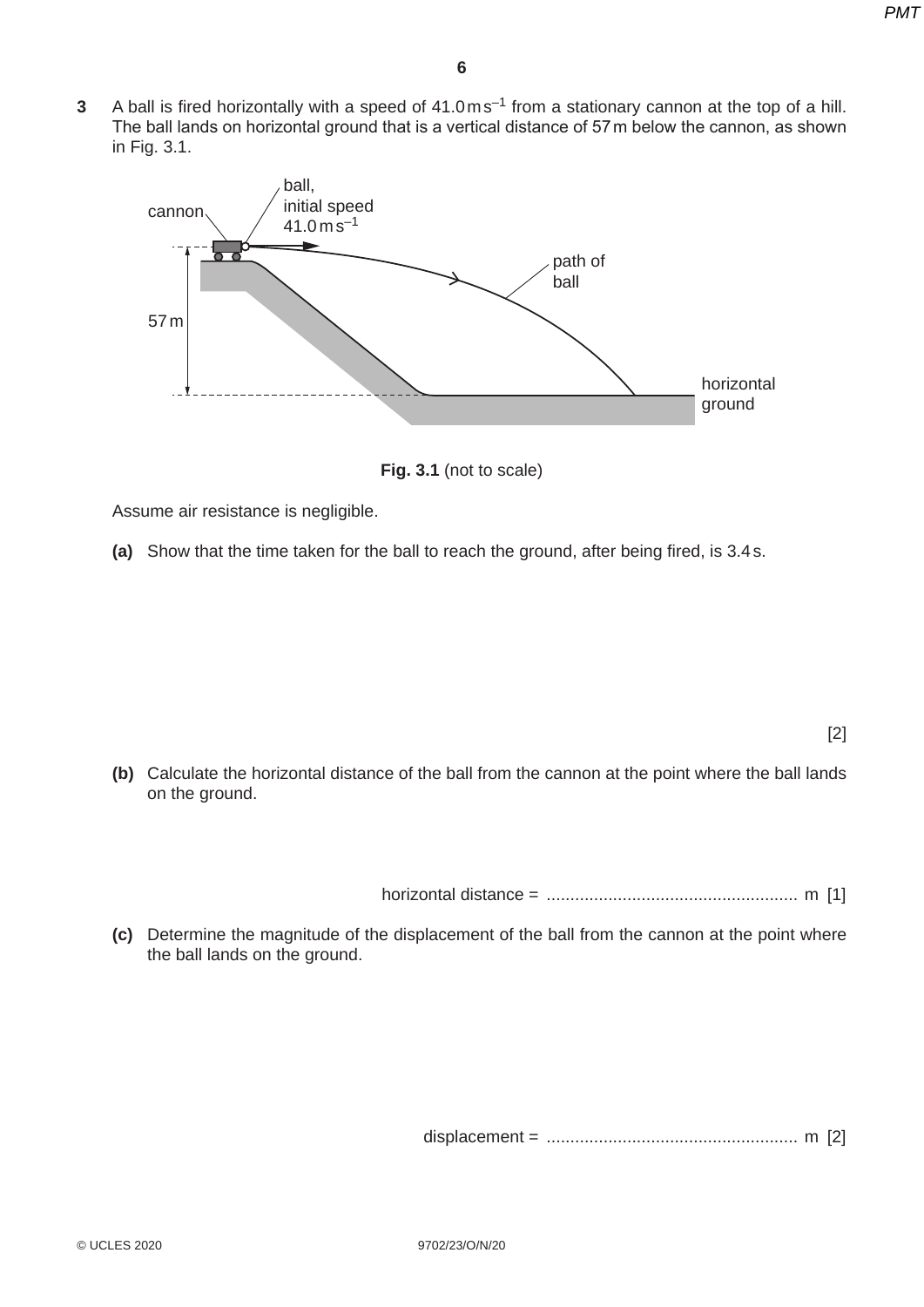**(d)** The ball leaves the cannon at time  $t = 0$ .

On Fig. 3.2, sketch a graph to show the variation of the magnitude *v* of the vertical component of the velocity of the ball with time  $t$  from  $t = 0$  to  $t = 3.4$  s. Numerical values are not required.



**Fig. 3.2**

 $[1]$ 

 **(e)** The cannon recoils horizontally with a speed of 0.340 m s–1 when it fires the ball. The total mass of the ball and the cannon is 1480 kg. Assume that no external horizontal forces act on the ball-cannon system.

Determine, to three significant figures, the mass of the ball.

mass = .................................................... kg [2]

 **(f)** The cannon now fires a ball of smaller mass. Assume that air resistance is still negligible.

State and explain the change, if any, to the graph in Fig. 3.2 due to the decreased mass of the ball.

 ................................................................................................................................................... ................................................................................................................................................... ............................................................................................................................................. [2]

[Total: 10]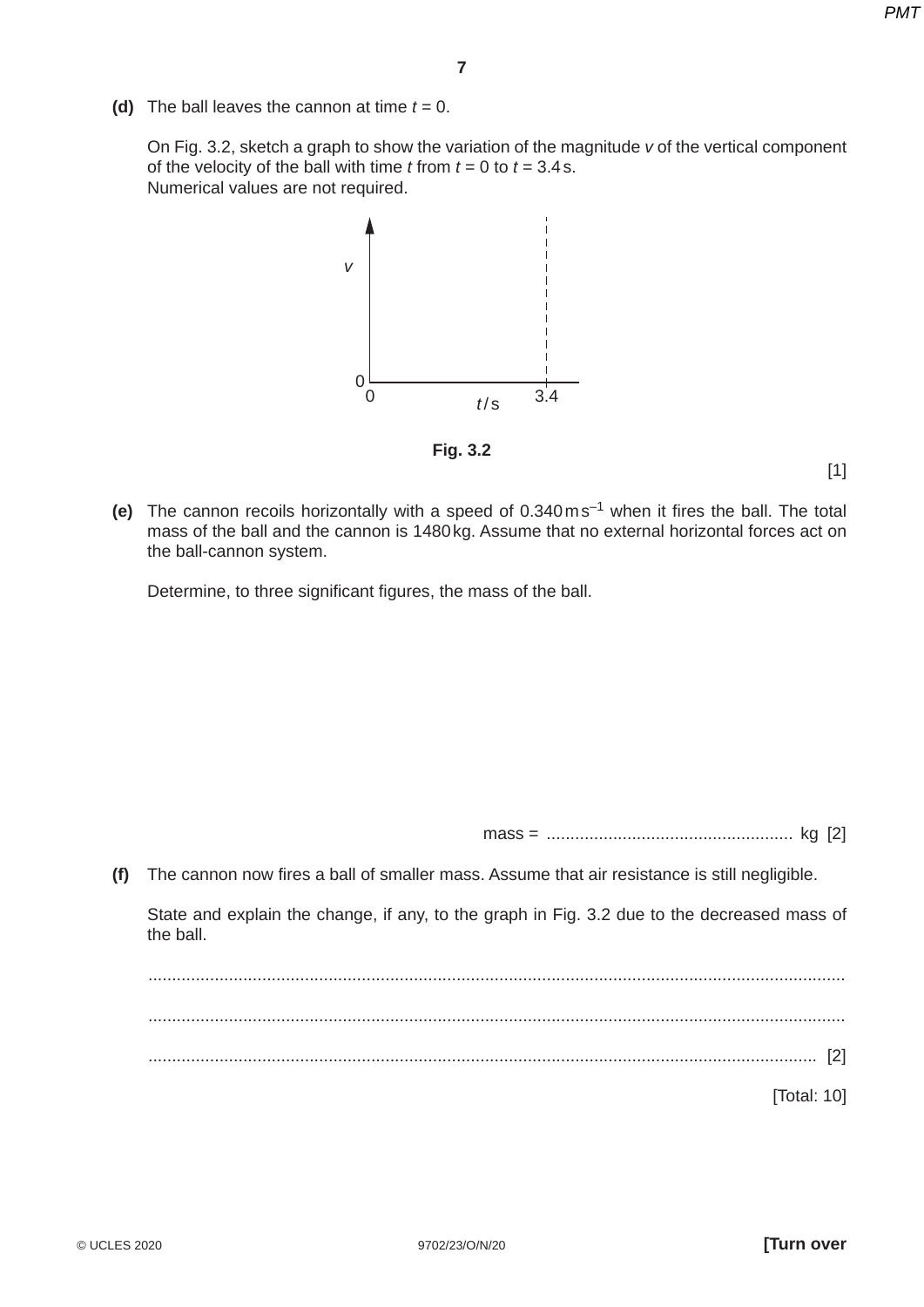**8**

## **4 (a)** State Hooke's law.

 ................................................................................................................................................... ............................................................................................................................................. [1]

 **(b)** A spring is fixed at one end. A compressive force *F* is applied to the other end. The variation of the force *F* with the compression *x* of the spring is shown in Fig. 4.1.





Show that the elastic potential energy of the spring is 0.64 J when its compression is 16.0 cm.

[2]

 **(c)** The spring in **(b)** is used to project a toy car along a track from point X to point Y, as illustrated in Fig. 4.2.



**Fig. 4.2** (not to scale)

The spring is initially given a compression of 16.0 cm. The car of mass 0.076 kg is held against one end of the compressed spring. When the spring is released it projects the car forward. The car leaves the spring at point X with kinetic energy that is equal to the initial elastic potential energy of the compressed spring.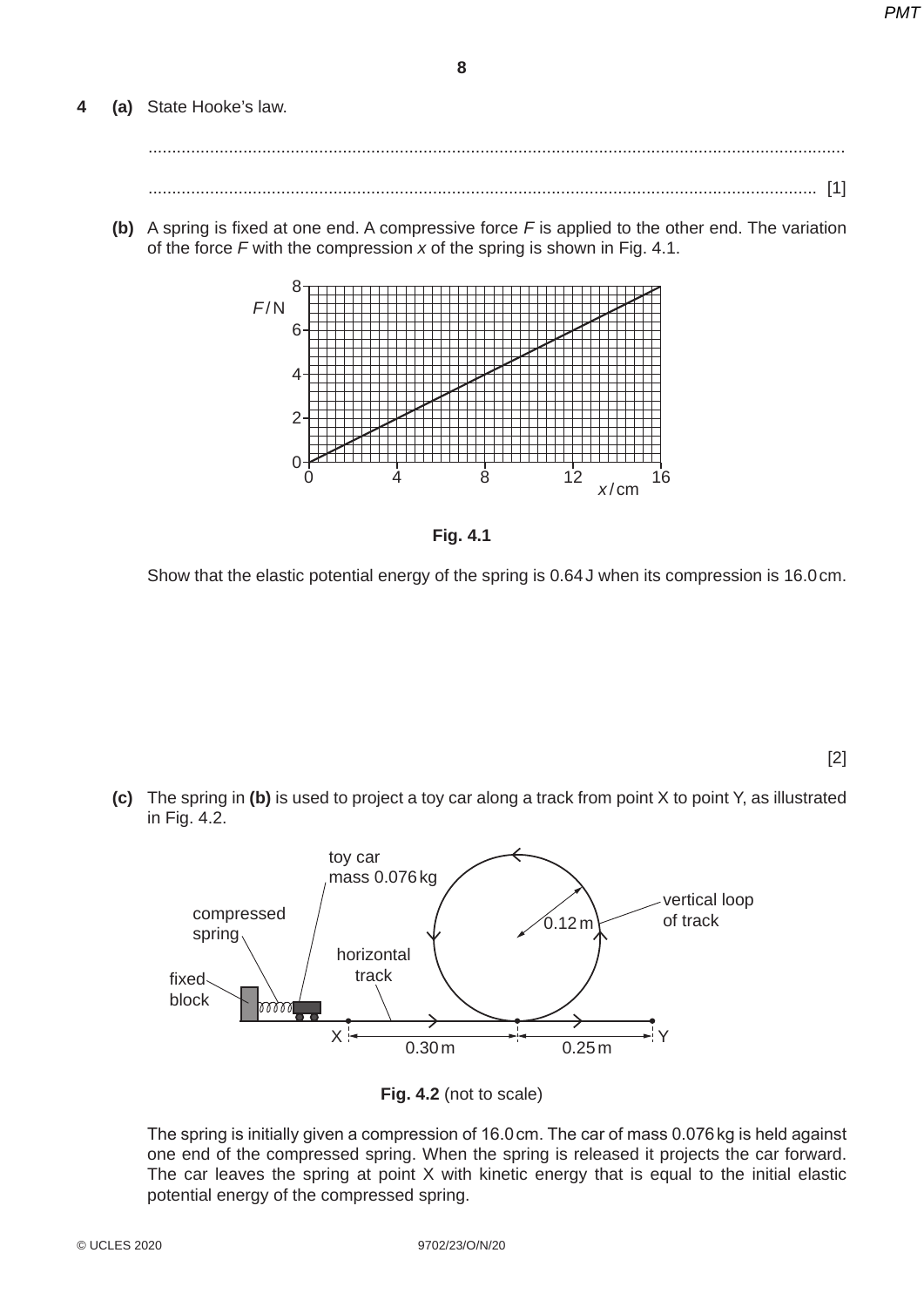The car follows the track around a vertical loop of radius 0.12 m and then passes point Y. Assume that friction and air resistance are negligible.

Calculate:

 **(i)** the speed of the car at X

speed = ................................................ m s–1 [2]

 **(ii)** the kinetic energy of the car when it is at the top of the loop

kinetic energy = ...................................................... J [3]

 **(iii)** the speed of the car at Y.

speed = ................................................ m s–1 [1]

 **(d)** In practice, a resistive force due to friction and air resistance acts on the car so that its kinetic energy at Y is 0.23 J less than its kinetic energy at X.

Determine the average resistive force acting on the car for its movement from X to Y.

average resistive force = ..................................................... N [3]

[Total: 12]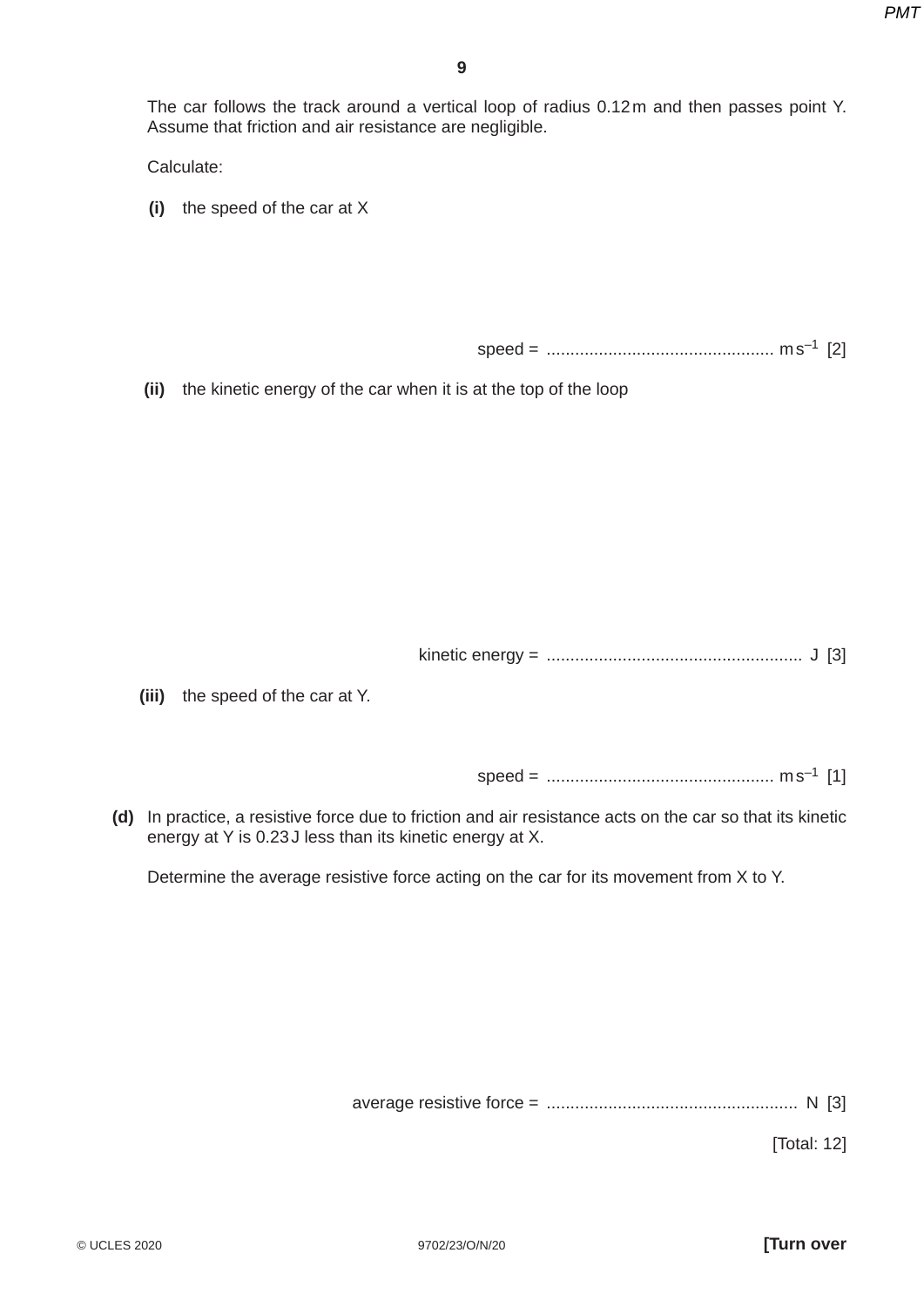**5 (a)** A sound wave is detected by a microphone that is connected to a cathode-ray oscilloscope (CRO). The trace on the screen of the CRO is shown in Fig. 5.1.





The time-base setting of the CRO is  $2.0 \times 10^{-5}$  s cm<sup>-1</sup>.

 **(i)** Determine the frequency of the sound wave.

frequency = .................................................... Hz [2]

 **(ii)** The intensity of the sound wave is now doubled. The frequency is unchanged. Assume that the amplitude of the trace is proportional to the amplitude of the sound wave.

On Fig. 5.1, sketch the new trace shown on the screen. [2]

 **(iii)** The time-base is now switched off.

Describe the trace seen on the screen.

 ........................................................................................................................................... ..................................................................................................................................... [1]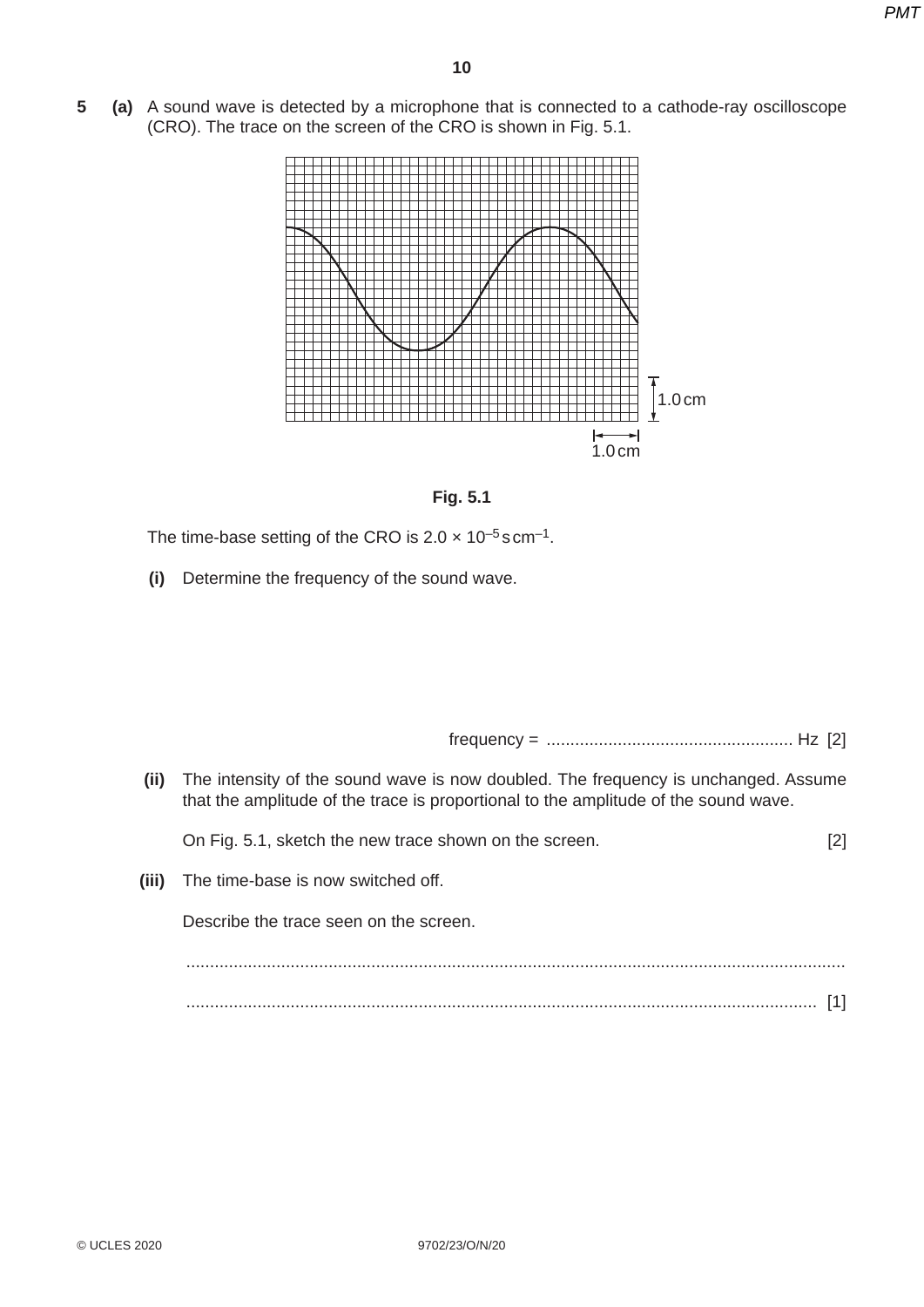**(b)** A beam of light of a single wavelength is incident normally on a diffraction grating, as illustrated in Fig. 5.2.



**Fig. 5.2** (not to scale)

Fig. 5.2 does not show all of the emerging beams from the grating. The angle between the **second**-order emerging beam and the central zero-order beam is 16°. The grating has a line spacing of  $3.4 \times 10^{-6}$  m.

 **(i)** Calculate the wavelength of the light.

wavelength = ..................................................... m [2]

 **(ii)** Determine the highest order of emerging beam from the grating.

highest order = ......................................................... [2]

[Total: 9]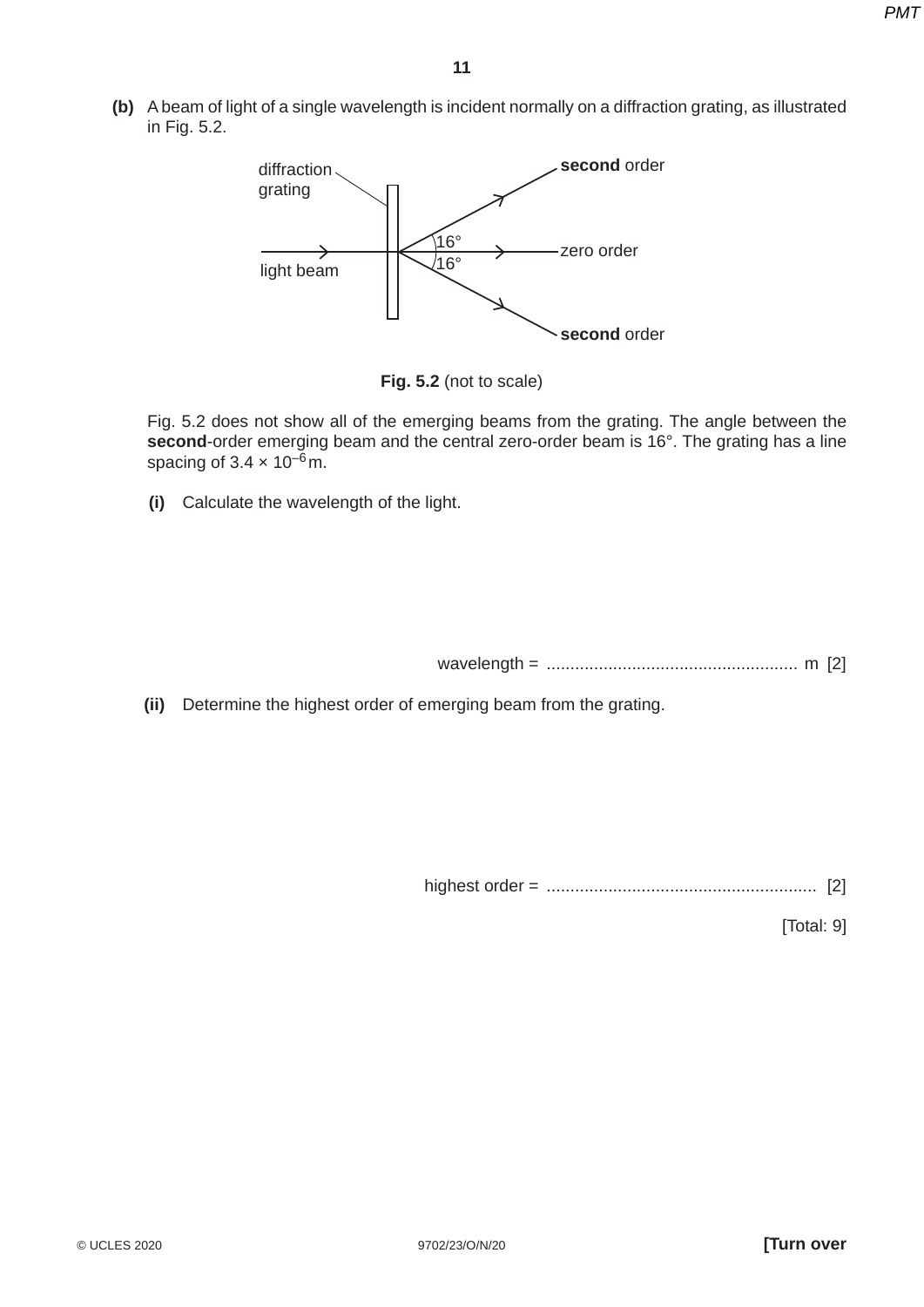**6 (a)** Define *electric potential difference* (*p.d.*).

 ................................................................................................................................................... ............................................................................................................................................. [1]

 **(b)** A wire of cross-sectional area *A* is made from metal of resistivity ρ. The wire is extended. Assume that the volume *V* of the wire remains constant as it extends.

Show that the resistance *R* of the extending wire is inversely proportional to *A*2.

[2]

 **(c)** A battery of electromotive force (e.m.f.) *E* and internal resistance *r* is connected to a variable resistor of resistance *R*, as shown in Fig. 6.1.



**Fig. 6.1**

The current in the circuit is *I*.

Use Kirchhoff's second law to show that

$$
R = \left(\frac{E}{I}\right) - r.
$$

 $[1]$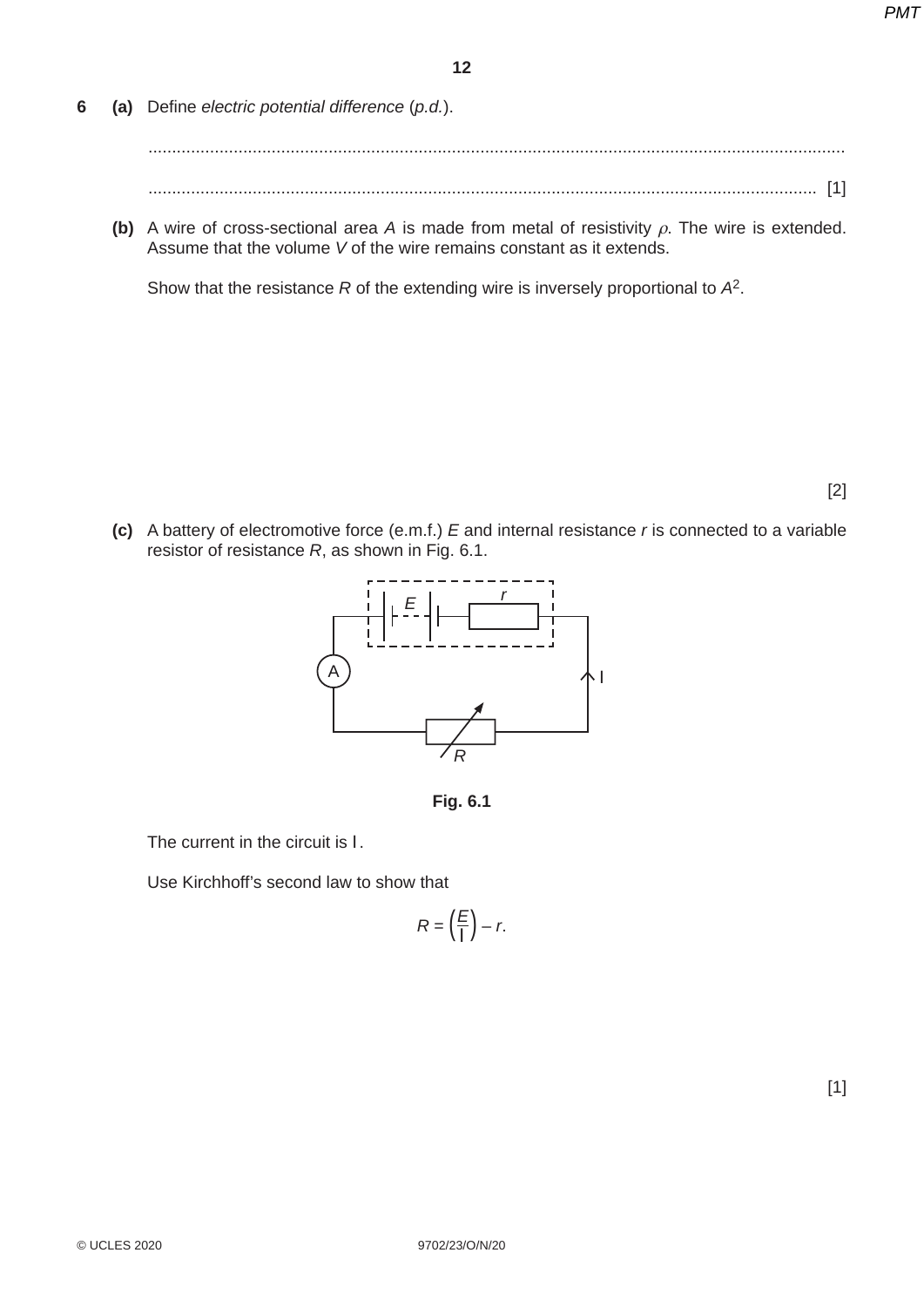**(d)** An ammeter is used in the circuit in **(c)** to measure the current *I* as resistance *R* is varied. Fig. 6.2 is a graph of *R* against  $\frac{1}{l}$ .





 **(i)** Use Fig. 6.2 to determine the power dissipated in the variable resistor when there is a current of 2.0 A in the circuit.

power = ..................................................... W [3]

 **(ii)** Use Fig. 6.2 and the equation in **(c)** to:

 **1.** state the internal resistance *r* of the battery

*r* = ........................................................... Ω

 **2.** determine the e.m.f. *E* of the battery.

*E* = ........................................................... V

[3]

[Total: 10]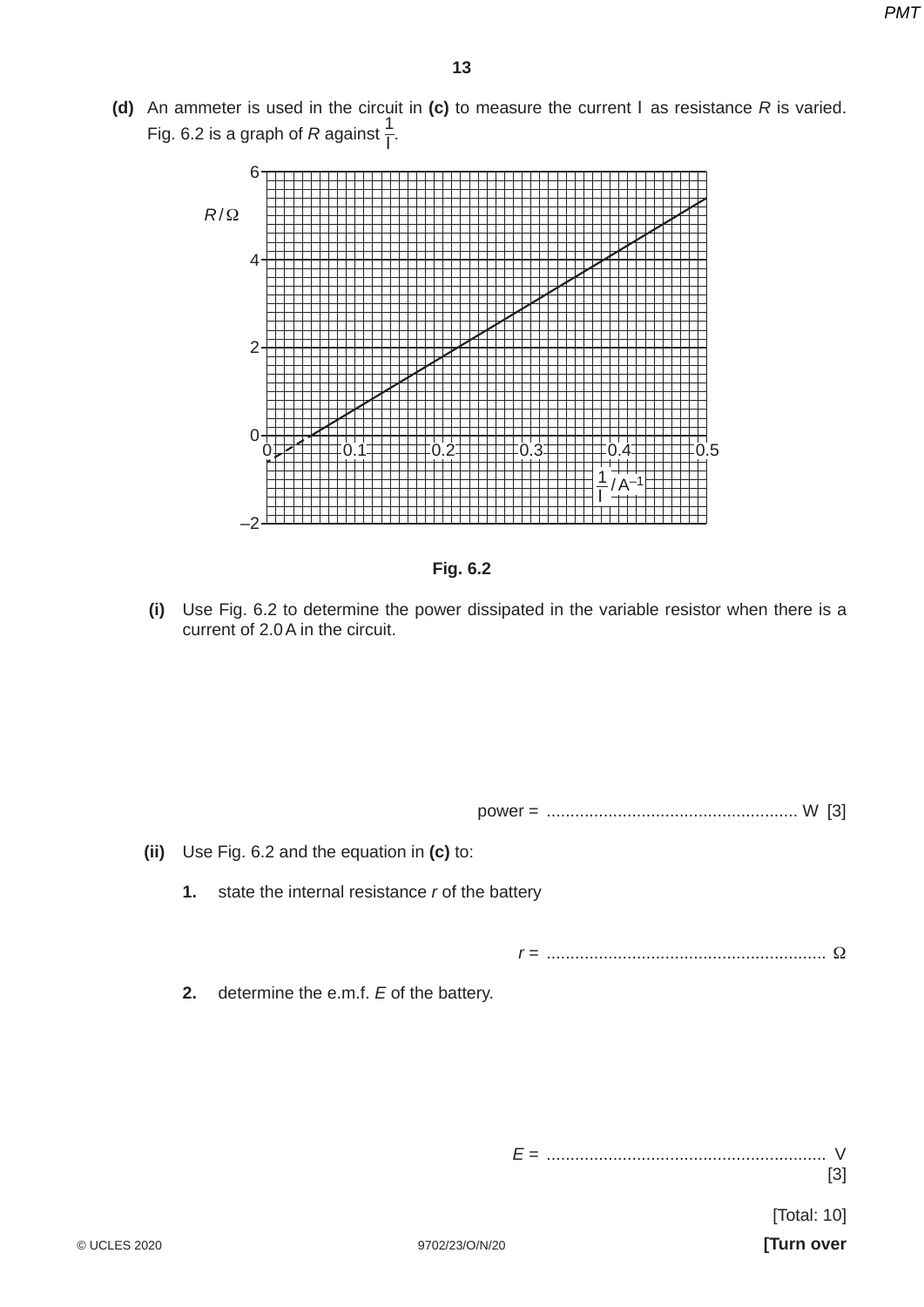**7** Two vertical metal plates are separated by a distance *d* in a vacuum, as shown in Fig. 7.1.



**Fig. 7.1** (not to scale)

The potential difference (p.d.) between the plates is *V*. A nucleus with charge +*q* is initially at rest on plate X. The nucleus is accelerated by the uniform electric field from plate X along a horizontal path to plate Y.

- **(a)** State expressions, in terms of some or all of *d*, *q* and *V*, for:
	- **(i)** the magnitude of the electric field strength

electric field strength = ......................................................... [1]

 **(ii)** the magnitude of the electric force acting on the nucleus

force = ......................................................... [1]

 **(iii)** the kinetic energy of the nucleus when it reaches plate Y.

kinetic energy = ......................................................... [1]

- **(b)** State the change, if any, in the kinetic energy of the nucleus on reaching plate Y when the following separate changes are made.
	- **(i)** The distance *d* is halved, but the p.d. *V* remains the same.

..................................................................................................................................... [1]

 **(ii)** The nucleus is replaced by a different nucleus that is an isotope of the original nucleus with fewer neutrons.

..................................................................................................................................... [1]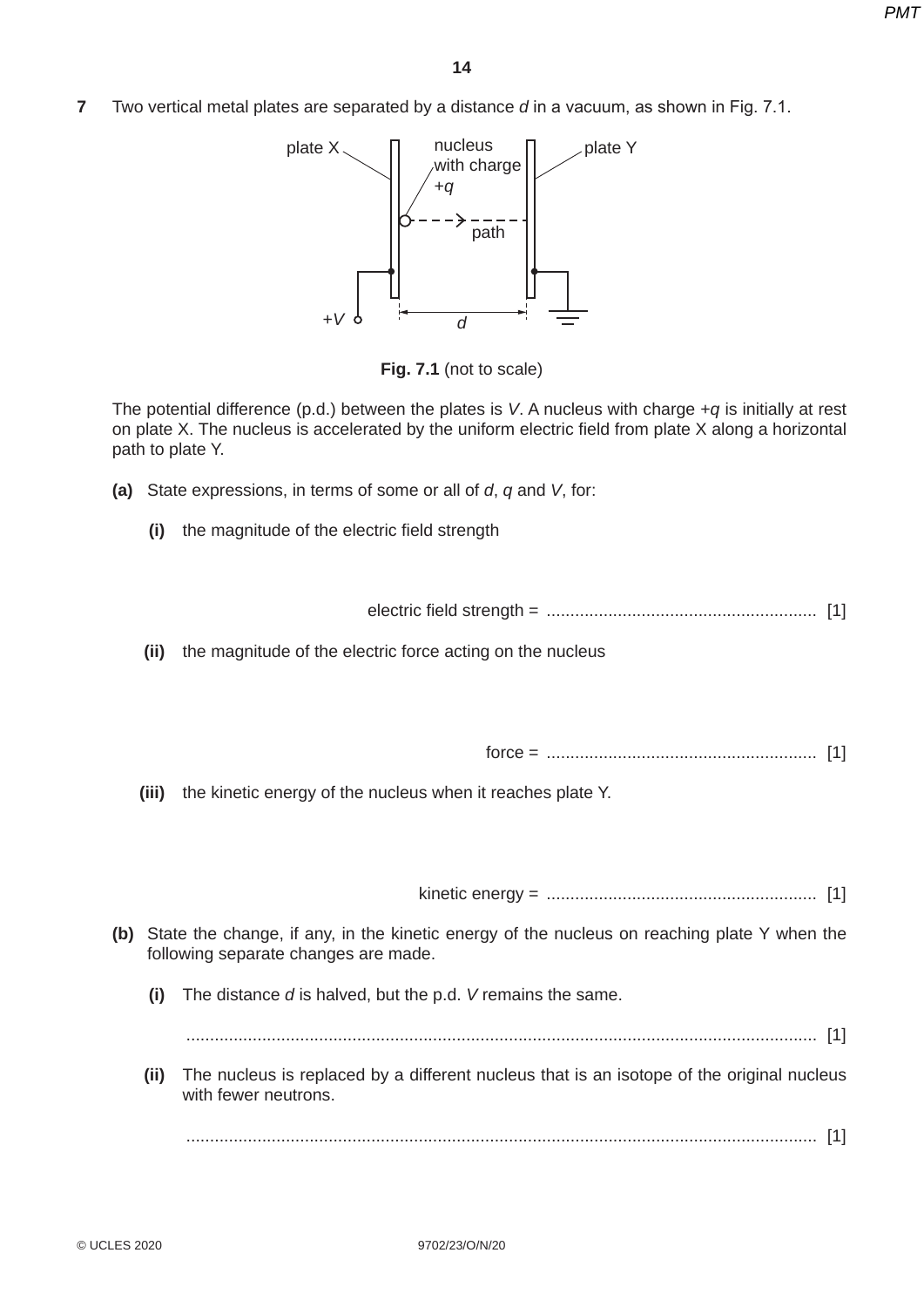- (c) The nucleus is carbon-14  $\binom{14}{6}$ C). This nucleus decays to form a new nucleus by releasing a  $\beta^-$  particle and only one other particle of negligible mass.
	- **(i)** Calculate the nucleon number and the proton number of the **new** nucleus.

|  | (ii) State the name of the particle of negligible mass. |  |
|--|---------------------------------------------------------|--|
|  |                                                         |  |

[Total: 7]